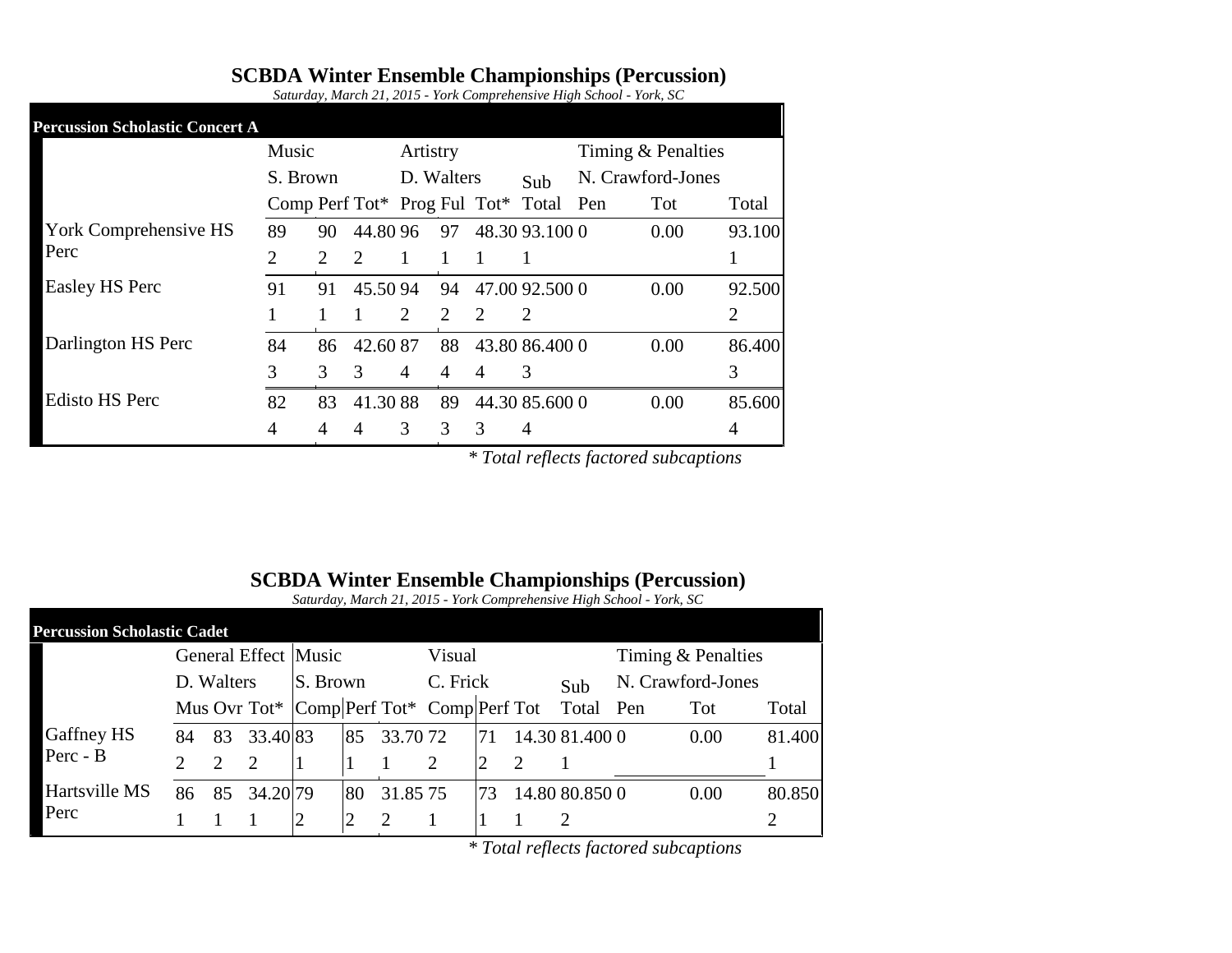## **SCBDA Winter Ensemble Championships (Percussion)**

|                                     |    |               |         |                                           |    |             |          |    |                  | $S$ saturately, march 21, 2015 - Tork Comprehensive High School - Tork, SC |                    |        |
|-------------------------------------|----|---------------|---------|-------------------------------------------|----|-------------|----------|----|------------------|----------------------------------------------------------------------------|--------------------|--------|
| <b>Percussion Scholastic Novice</b> |    |               |         |                                           |    |             |          |    |                  |                                                                            |                    |        |
|                                     |    |               |         | General Effect Music                      |    |             | Visual   |    |                  |                                                                            | Timing & Penalties |        |
|                                     |    | D. Walters    |         | S. Brown                                  |    |             | C. Frick |    | Sub              |                                                                            | N. Crawford-Jones  |        |
|                                     |    |               |         | Mus Ovr Tot* Comp Perf Tot* Comp Perf Tot |    |             |          |    | Total Pen        |                                                                            | Tot                | Total  |
| <b>Colleton County</b>              | 90 | 85            | 35.0092 |                                           | 92 | 36.8083     |          | 80 | 16.30 88.100 0   |                                                                            | 0.00               | 88.100 |
| <b>HS</b> Perc                      |    | $\mathcal{R}$ |         |                                           |    |             | 2        |    |                  |                                                                            |                    |        |
| Hartsville HS Perc 91 93            |    |               | 36.8087 |                                           |    | 86 34.55 84 |          | 78 | 16.20 87.550 1.1 |                                                                            | $-1.10$            | 86.450 |
|                                     |    |               |         |                                           |    |             |          |    | 2                |                                                                            |                    |        |

82 84 33.30 73 73

3

Greenville HS 88

88 88 35.20 82 84

3 2

Perc

*Saturday, March 21, 2015 - York Comprehensive High School - York, SC*

*\* Total reflects factored subcaptions*

0.00 83.100

3

73 14.60 83.100

#### **SCBDA Winter Ensemble Championships (Percussion)**

*Saturday, March 21, 2015 - York Comprehensive High School - York, SC*

| <b>Percussion Scholastic AA</b> |                       |    |                             |                                           |    |          |          |    |   |                   |                    |         |        |
|---------------------------------|-----------------------|----|-----------------------------|-------------------------------------------|----|----------|----------|----|---|-------------------|--------------------|---------|--------|
|                                 |                       |    |                             | General Effect Music                      |    |          | Visual   |    |   |                   | Timing & Penalties |         |        |
|                                 | D. Walters            |    |                             | S. Brown                                  |    |          | C. Frick |    |   | Sub               | N. Crawford-Jones  |         |        |
|                                 |                       |    |                             | Mus Ovr Tot* Comp Perf Tot* Comp Perf Tot |    |          |          |    |   | Total             | Pen                | Tot     | Total  |
| River Bluff HS Perc             | 94                    | 92 | 37.2092                     |                                           | 94 | 37.3085  |          | 85 |   | 17.00 91.500 0    |                    | 0.00    | 91.500 |
|                                 |                       | 2  | $\mathcal{D}_{\mathcal{L}}$ | 2                                         |    | 2        |          |    |   |                   |                    |         |        |
| <b>Fort Dorchester HS</b>       | 93                    | 94 | 37.40 94                    |                                           | 94 | 37.6082  |          | 81 |   | 16.30 91.300 1.2  |                    | $-1.20$ | 90.100 |
| Perc                            | $\mathcal{D}_{\cdot}$ |    |                             |                                           |    | 1        | 2        | 2  | 2 | 2                 |                    |         | 2      |
| <b>West Ashley HS</b>           | 91                    | 92 | 36.6088                     |                                           | 90 | 35.7078  |          | 77 |   | 15.50 87.800 0    |                    | 0.00    | 87.800 |
| Perc                            | 4                     | 2  | 3                           | 4                                         | 4  | 4        | 4        | 4  | 4 | 3                 |                    |         | 3      |
| <b>Laurens District 55</b>      | 90                    | 91 | 36.2088                     |                                           | 88 | 35.2081  |          | 80 |   | 16.10 87.500 0    |                    | 0.00    | 87.500 |
| <b>HS</b> Perc                  | 5                     | 4  | 5                           | 4                                         | 5  | 5        | 3        | 3  | 3 | 5                 |                    |         | 4      |
| Gaffney HS Perc - A 92          |                       | 90 | 36.40 92                    |                                           | 93 | 37.05 72 |          | 70 |   | 14.20 87.650 2.35 |                    | $-2.35$ | 85.300 |
|                                 | 3                     | 5  | 4                           | 2                                         | 3  | 3        | 5        | 5  | 5 | 4                 |                    |         | 5      |

*\* Total reflects factored subcaptions*